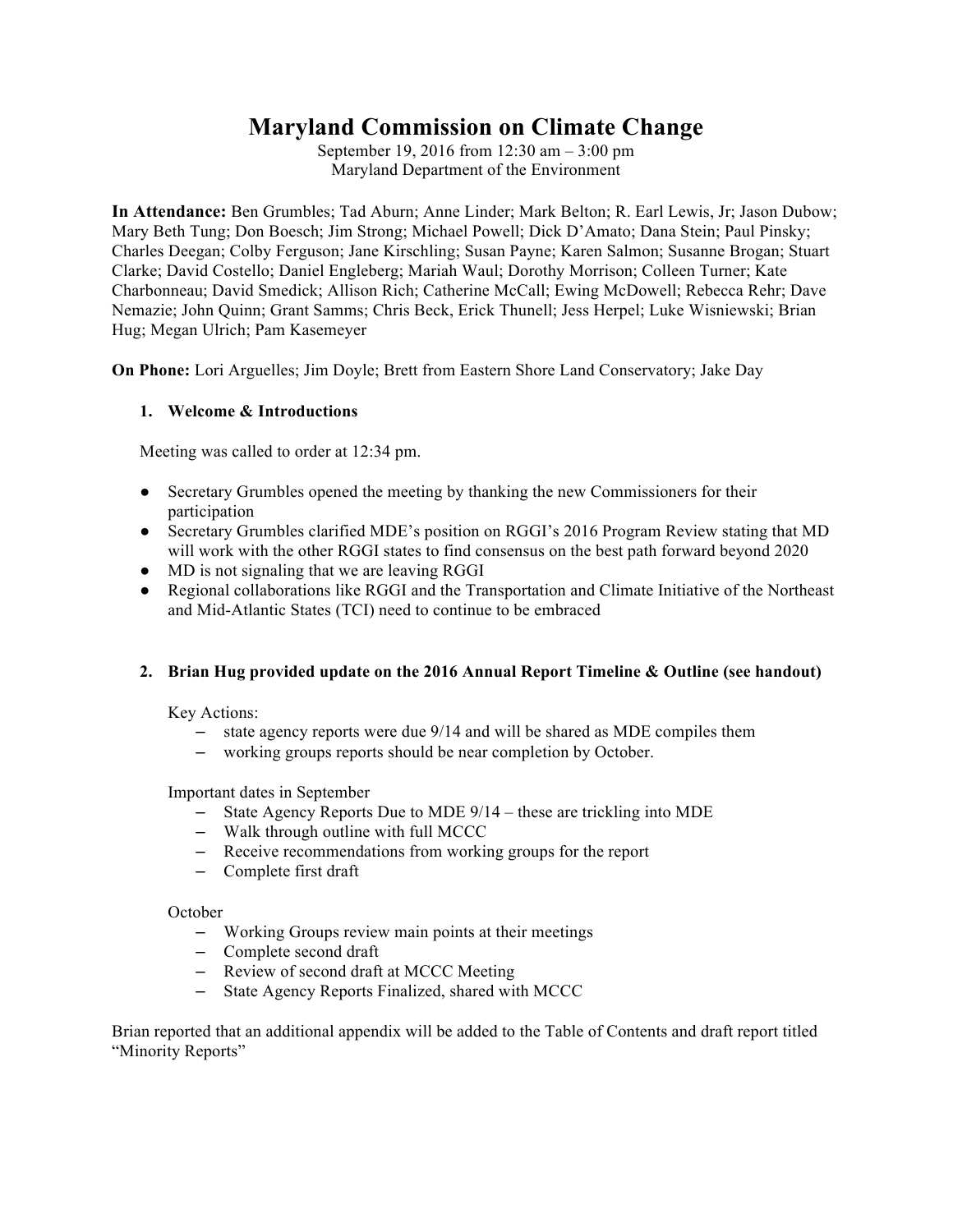## **3. Updates from Working Groups and 2016 Annual Report Recommendations**

- Adaptation and Response Working Group
	- Quarterly meeting held Thursday, September 15, 2016; 10–12 AM in Easton, MD
	- Meeting topics were as follows
		- Natural Solutions for More Resilient Communities
		- Vulnerable Communities: Historic Structures and Communities
		- Vulnerable Community Deal Island
		- Measuring Adaptation & Work Plan Milestone Discussion
		- Working Group Updates & Logistics
	- Recommendations
		- Overview of current adaptation needs based on the four meeting categories
			- growth and infrastructure,
			- financial and economic well-being,
			- climate and health impacts,
			- natural resources and resource based industries.
		- Program highlights for 2015/2015
		- Projections for 2017 initiatives.
	- Comments and Questions
		- SHA assessment of vulnerable infrastructure in MD is already being utilized and will be completed in 2017.
		- MD is already experiencing "high-high tides" similar to those in the communities highlighted in a recent WSJ article (not referenced in these notes)
		- $SHA$  has a social vulnerability tool that has promise  $ECOS$  should review
		- Groundwater is an "unseen resource" that needs to be considered by the ARWG
- Education, Communication, Outreach Working Group (see handout)
	- Thanks to the new co-chairs (Allison and Steve)
	- Monthly meetings are on-schedule
	- Continuing to work off of 2016 work plan
	- Need to work closely with MDE on outreach effort
	- CEJSC provided guidance on equity sessions and what vulnerable communities need the most investment
	- ECOS should collaborate with MD Dept of Education
	- Encouraged other working groups to reach out to ECO for assistance on outreach so that they can operate in their full capacity
	- Will be looking at recommendations at the meeting this coming Wednesday
- Mitigation Working Group (see handout)
	- MWG focusing on priorities from the MWG 2016 work plan
		- 40 by 30 Status Report
			- Not going to have the answers yet, but refine as time passes
			- 25 by 20 Update
				- 25% and 40% goals are in reach thanks to new programs like EPA's HD trucks regulations
		- Methane Leakage has been discussed in 2 previous MWG meetings
			- Enhanced Economic Analysis/Social Equity Issues
				- Working with EJ community to schedule outreach meetings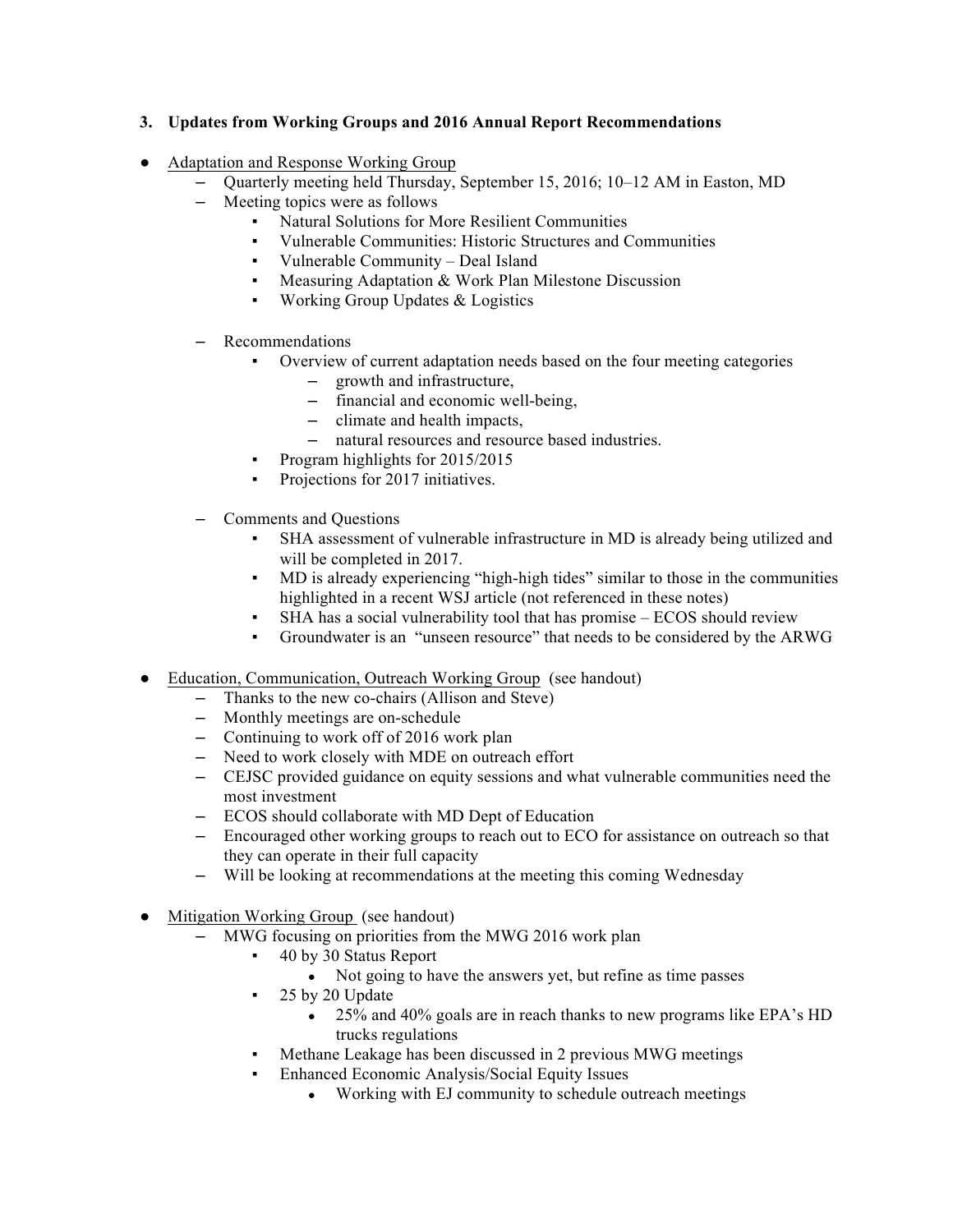- Partnered with RESI and RFF
- Electric and Other Zero Emission Vehicle Initiatives
	- VW settlement may provide opportunities for NO<sub>x</sub> programs
- Scientific and Technical Working Group (see powerpoint)
	- STWG is sticking to the task at hand as outlined in 2016 MCCC report
		- Vetting team for communication  $\&$  education
		- General update of 2008 assessment based on newer assessments
		- Update of 2013 sea-level rise projections
		- Began assessment of impacts on agriculture
		- Assessment of methane emissions
	- Emerging Issues:
		- Methane emissions from the Bay from over-supply of Nitrogen
	- Provisional Recommendations:
		- Address methane emissions from all controllable sources
		- Broaden economic impact analyses to better account for employment, human health and well-being, and environmental quality
		- Enhance GHG emission inventories to include duration of radiative forcing and presently unaccounted sources
		- Revise or fine-tune adaptation and response strategies in light of updated climate impacts assessment
- Next Steps for Working Groups
	- MDE needs agency updates ASAP. First or second week of October will impact deadlines.
	- Working groups need to get recommendations to Steering Committee by first week of **October**
	- MCCC need to schedule an October meeting (10/14/2016 is the placeholder)
	- MCCC to review draft report in October and finalize recommendations
	- Proposal: MCCC should focus on 2030 glidepath to 40% and consider back-up policies to make up the difference, should we come up short.
		- $40\%$  by 2030 progress tracking is challenging making the plan is an iterative process
		- Many of the current GGRA programs are working
		- Need to bound the future goals (and keep an eye on NG prices)
		- Consider how programs impact MD economy and jobs
		- 2017 GHG inventory will be informative

#### **4. Final Adoption of Operational Policies (see handout)**

- MCCC operational policies related to schedule, membership, working groups, MCCC charge and responsibilities, voting, and public comment
- Unanimous vote to approve all items as presented

#### **5. UMCES Working Group Funding (see handout)**

- 13 proposals were submitted for review by the steering Committee as well as third-party reviewer
- 5 of the proposals were preliminary pushed through for 2nd review
	- **Healthy Soils Initiative**
	- Supporting and Highlighting Local Adaptation and Resilience
	- Maryland Climate Change Commission Website